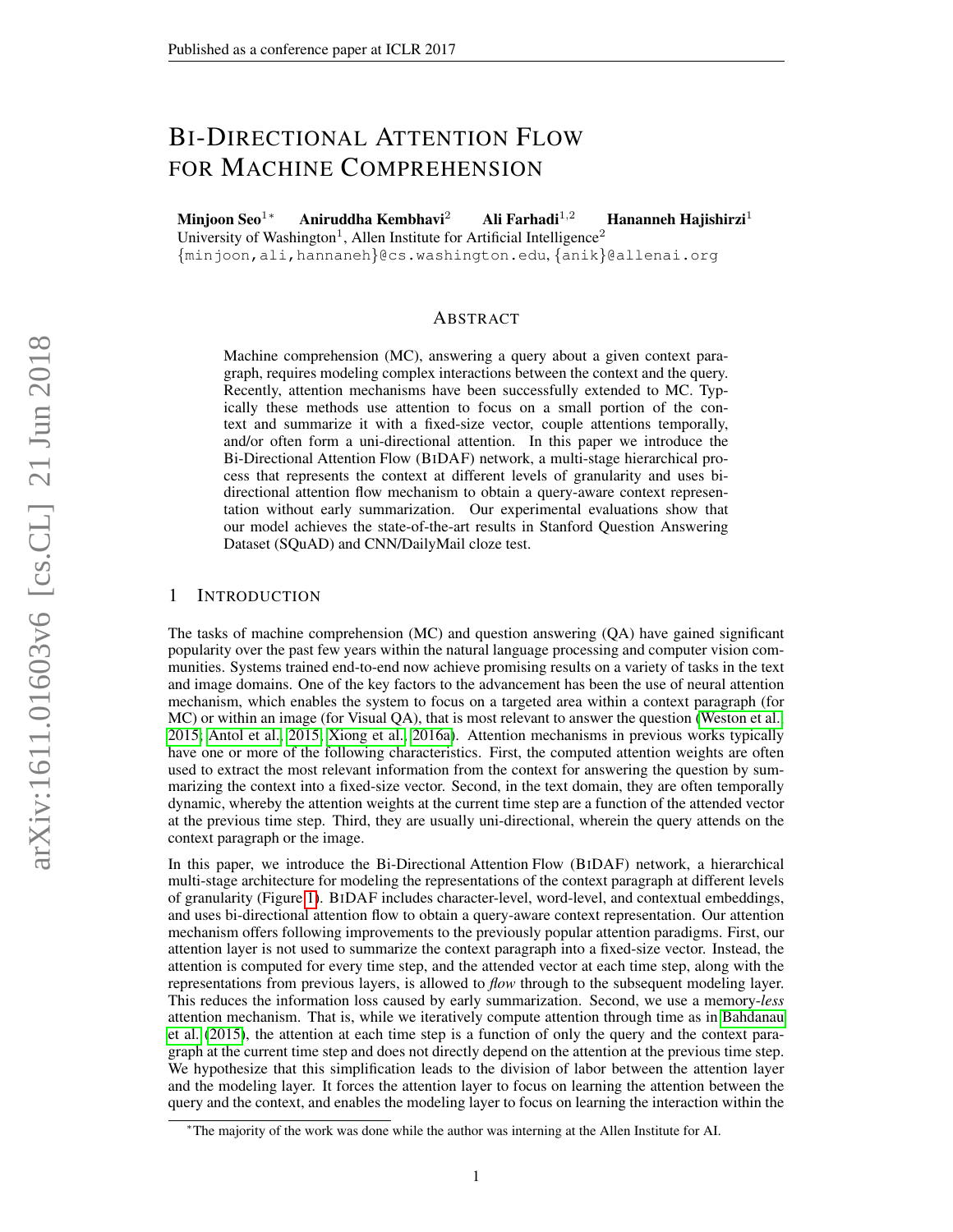<span id="page-1-0"></span>

Figure 1: BiDirectional Attention Flow Model *(best viewed in color)*

query-aware context representation (the output of the attention layer). It also allows the attention at each time step to be unaffected from incorrect attendances at previous time steps. Our experiments show that memory-less attention gives a clear advantage over dynamic attention. Third, we use attention mechanisms in both directions, query-to-context and context-to-query, which provide complimentary information to each other.

Our BIDAF model<sup>[1](#page-1-1)</sup> outperforms all previous approaches on the highly-competitive Stanford Question Answering Dataset (SQuAD) test set leaderboard at the time of submission. With a modification to only the output layer, BIDAF achieves the state-of-the-art results on the CNN/DailyMail cloze test. We also provide an in-depth ablation study of our model on the SQuAD development set, visualize the intermediate feature spaces in our model, and analyse its performance as compared to a more traditional language model for machine comprehension [\(Rajpurkar et al., 2016\)](#page-9-2).

### 2 MODEL

Our machine comprehension model is a hierarchical multi-stage process and consists of six layers (Figure [1\)](#page-1-0):

- 1. Character Embedding Layer maps each word to a vector space using character-level CNNs.
- 2. Word Embedding Layer maps each word to a vector space using a pre-trained word embedding model.
- 3. Contextual Embedding Layer utilizes contextual cues from surrounding words to refine the embedding of the words. These first three layers are applied to both the query and context.
- 4. Attention Flow Layer couples the query and context vectors and produces a set of queryaware feature vectors for each word in the context.
- 5. Modeling Layer employs a Recurrent Neural Network to scan the context.
- 6. Output Layer provides an answer to the query.

<span id="page-1-1"></span> $1$ Our code and interactive demo are available at: <allenai.github.io/bi-att-flow/>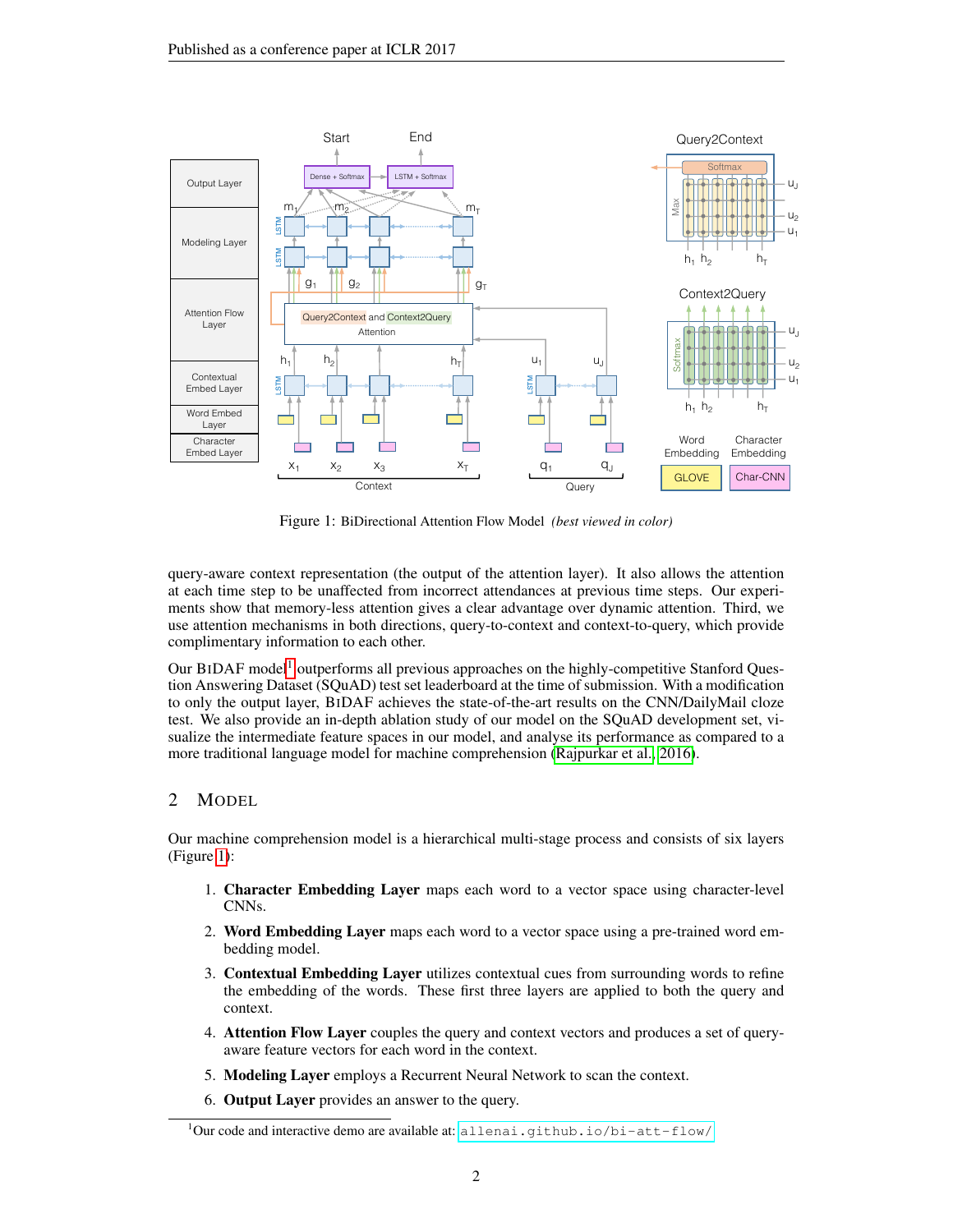1. Character Embedding Layer. Character embedding layer is responsible for mapping each word to a high-dimensional vector space. Let  $\{x_1, \ldots x_T\}$  and  $\{q_1, \ldots q_J\}$  represent the words in the input context paragraph and query, respectively. Following [Kim](#page-9-3) [\(2014\)](#page-9-3), we obtain the characterlevel embedding of each word using Convolutional Neural Networks (CNN). Characters are embedded into vectors, which can be considered as 1D inputs to the CNN, and whose size is the input channel size of the CNN. The outputs of the CNN are max-pooled over the entire width to obtain a fixed-size vector for each word.

2. Word Embedding Layer. Word embedding layer also maps each word to a high-dimensional vector space. We use pre-trained word vectors, GloVe [\(Pennington et al., 2014\)](#page-9-4), to obtain the fixed word embedding of each word.

The concatenation of the character and word embedding vectors is passed to a two-layer Highway Network [\(Srivastava et al., 2015\)](#page-9-5). The outputs of the Highway Network are two sequences of  $d$ dimensional vectors, or more conveniently, two matrices:  $\mathbf{X} \in \mathbb{R}^{d \times T}$  for the context and  $\mathbf{Q} \in \mathbb{R}^{d \times J}$ for the query.

3. Contextual Embedding Layer. We use a Long Short-Term Memory Network (LSTM) [\(Hochreiter & Schmidhuber, 1997\)](#page-9-6) on top of the embeddings provided by the previous layers to model the temporal interactions between words. We place an LSTM in both directions, and concatenate the outputs of the two LSTMs. Hence we obtain  $\mathbf{H} \in \mathbb{R}^{2d \times T}$  from the context word vectors **X**, and  $U \in \mathbb{R}^{2d \times J}$  from query word vectors **Q**. Note that each column vector of **H** and **U** is  $2d$ -dimensional because of the concatenation of the outputs of the forward and backward LSTMs, each with d-dimensional output.

It is worth noting that the first three layers of the model are computing features from the query and context at different levels of granularity, akin to the multi-stage feature computation of convolutional neural networks in the computer vision field.

**4. Attention Flow Layer.** Attention flow layer is responsible for linking and fusing information from the context and the query words. Unlike previously popular attention mechanisms [\(Weston](#page-10-0) [et al., 2015;](#page-10-0) [Hill et al., 2016;](#page-9-7) [Sordoni et al., 2016;](#page-9-8) [Shen et al., 2016\)](#page-9-9), the attention flow layer is not used to summarize the query and context into single feature vectors. Instead, the attention vector at each time step, along with the embeddings from previous layers, are allowed to flow through to the subsequent modeling layer. This reduces the information loss caused by early summarization.

The inputs to the layer are contextual vector representations of the context  $H$  and the query  $U$ . The outputs of the layer are the query-aware vector representations of the context words, **, along with** the contextual embeddings from the previous layer.

In this layer, we compute attentions in two directions: from context to query as well as from query to context. Both of these attentions, which will be discussed below, are derived from a shared similarity matrix,  $S \in \mathbb{R}^{T \times J}$ , between the contextual embeddings of the context (**H**) and the query (**U**), where  $S_{tj}$  indicates the similarity between t-th context word and j-th query word. The similarity matrix is computed by

$$
\mathbf{S}_{tj} = \alpha(\mathbf{H}_{:t}, \mathbf{U}_{:j}) \in \mathbb{R} \tag{1}
$$

<span id="page-2-0"></span>where  $\alpha$  is a trainable scalar function that encodes the similarity between its two input vectors,  $H_{\cdot t}$  is t-th column vector of **H**, and  $U_{:j}$  is j-th column vector of **U**, We choose  $\alpha(\mathbf{h}, \mathbf{u}) = \mathbf{w}_{(\mathbf{S})}^{\top}[\mathbf{h}; \mathbf{u}; \mathbf{h} \circ \mathbf{v}]$ u], where  $w_{(S)} \in \mathbb{R}^{6d}$  is a trainable weight vector,  $\circ$  is elementwise multiplication, [;] is vector concatenation across row, and implicit multiplication is matrix multiplication. Now we use S to obtain the attentions and the attended vectors in both directions.

Context-to-query Attention. Context-to-query (C2Q) attention signifies which query words are most relevant to each context word. Let  $a_t \in \mathbb{R}^J$  represent the attention weights on the query words by t-th context word,  $\sum a_{tj} = 1$  for all t. The attention weight is computed by  $a_t = \text{softmax}(S_t) \in$  $\mathbb{R}^J$ , and subsequently each attended query vector is  $\tilde{\bf U}_{:t}=\sum_j {\bf a}_{tj}{\bf U}_{:j}$ . Hence  $\tilde{\bf U}$  is a 2d-by-T matrix containing the attended query vectors for the entire context.

Query-to-context Attention. Query-to-context (Q2C) attention signifies which context words have the closest similarity to one of the query words and are hence critical for answering the query.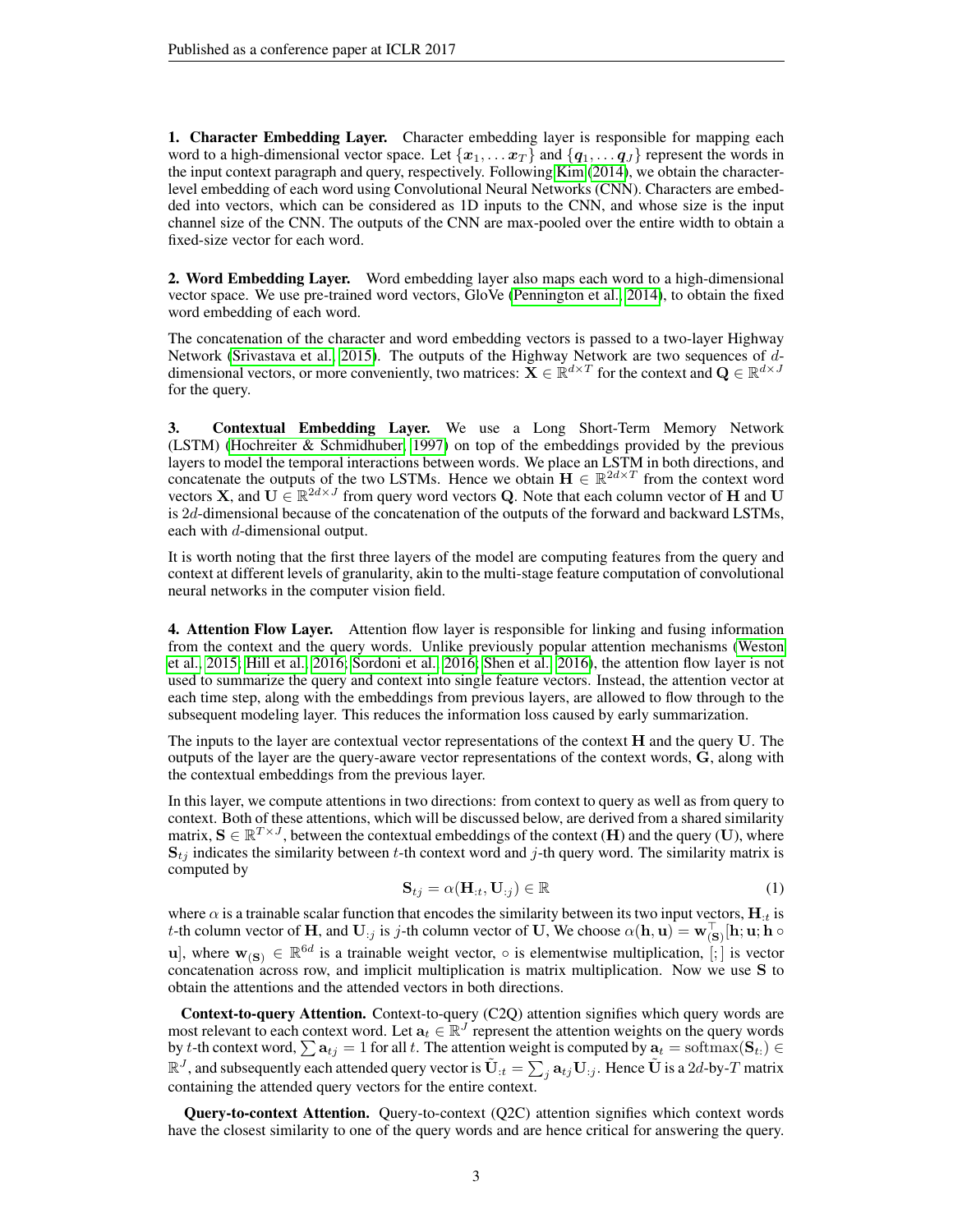We obtain the attention weights on the context words by  $\mathbf{b} = \text{softmax}(\max_{col}(\mathbf{S})) \in \mathbb{R}^T$ , where the maximum function ( $\max_{col}$ ) is performed across the column. Then the attended context vector is  $\tilde{\mathbf{h}} = \sum_t \mathbf{b}_t \mathbf{H}_{:t} \in \mathbb{R}^{2d}$ . This vector indicates the weighted sum of the most important words in the context with respect to the query.  $\tilde{h}$  is tiled T times across the column, thus giving  $\tilde{H} \in \mathbb{R}^{2d \times T}$ .

Finally, the contextual embeddings and the attention vectors are combined together to yield G, where each column vector can be considered as the query-aware representation of each context word. We define G by

<span id="page-3-0"></span>
$$
\mathbf{G}_{:t} = \beta(\mathbf{H}_{:t}, \tilde{\mathbf{U}}_{:t}, \tilde{\mathbf{H}}_{:t}) \in \mathbb{R}^{d_{\mathbf{G}}} \tag{2}
$$

where  $\mathbf{G}_{:t}$  is the t-th column vector (corresponding to t-th context word),  $\beta$  is a trainable vector function that fuses its (three) input vectors, and  $d_{\bf G}$  is the output dimension of the  $\beta$  function. While the  $\beta$  function can be an arbitrary trainable neural network, such as multi-layer perceptron, a simple concatenation as following still shows good performance in our experiments:  $\beta(h, \tilde{u}, h)$  =  $[\mathbf{h}; \tilde{\mathbf{u}}; \mathbf{h} \circ \tilde{\mathbf{u}}; \mathbf{h} \circ \tilde{\mathbf{h}}] \in \mathbb{R}^{8d \times T}$  (i.e.,  $d_{\mathbf{G}} = 8d$ ).

5. Modeling Layer. The input to the modeling layer is G, which encodes the query-aware representations of context words. The output of the modeling layer captures the interaction among the context words conditioned on the query. This is different from the contextual embedding layer, which captures the interaction among context words independent of the query. We use two layers of bi-directional LSTM, with the output size of  $d$  for each direction. Hence we obtain a matrix  $\mathbf{M} \in \mathbb{R}^{2d \times T}$ , which is passed onto the output layer to predict the answer. Each column vector of M is expected to contain contextual information about the word with respect to the entire context paragraph and the query.

6. Output Layer. The output layer is application-specific. The modular nature of BIDAF allows us to easily swap out the output layer based on the task, with the rest of the architecture remaining exactly the same. Here, we describe the output layer for the QA task. In section [5,](#page-7-0) we use a slight modification of this output layer for cloze-style comprehension.

The QA task requires the model to find a sub-phrase of the paragraph to answer the query. The phrase is derived by predicting the start and the end indices of the phrase in the paragraph. We obtain the probability distribution of the start index over the entire paragraph by

$$
\mathbf{p}^1 = \text{softmax}(\mathbf{w}_{(\mathbf{p}^1)}^\top [\mathbf{G}; \mathbf{M}]),\tag{3}
$$

where  $w_{(p^1)} \in \mathbb{R}^{10d}$  is a trainable weight vector. For the end index of the answer phrase, we pass M to another bidirectional LSTM layer and obtain  $M^2 \in \mathbb{R}^{2d \times T}$ . Then we use  $M^2$  to obtain the probability distribution of the end index in a similar manner:

$$
\mathbf{p}^2 = \text{softmax}(\mathbf{w}_{(\mathbf{p}^2)}^\top [\mathbf{G}; \mathbf{M}^2])
$$
(4)

Training. We define the training loss (to be minimized) as the sum of the negative log probabilities of the true start and end indices by the predicted distributions, averaged over all examples:

$$
L(\theta) = -\frac{1}{N} \sum_{i}^{N} \log(\mathbf{p}_{y_i^1}^1) + \log(\mathbf{p}_{y_i^2}^2)
$$
 (5)

where  $\theta$  is the set of all trainable weights in the model (the weights and biases of CNN filters and LSTM cells,  $w_{(s)}, w_{(p^1)}$  and  $w_{(p^2)}$ , N is the number of examples in the dataset,  $y_i^1$  and  $y_i^2$  are the true start and end indices of the  $i$ -th example, respectively, and  $\mathbf{p}_k$  indicates the k-th value of the vector p.

**Test.** The answer span  $(k, l)$  where  $k \leq l$  with the maximum value of  $\mathbf{p}_k^1 \mathbf{p}_l^2$  is chosen, which can be computed in linear time with dynamic programming.

#### 3 RELATED WORK

Machine comprehension. A significant contributor to the advancement of MC models has been the availability of large datasets. Early datasets such as MCTest [\(Richardson et al., 2013\)](#page-9-10) were too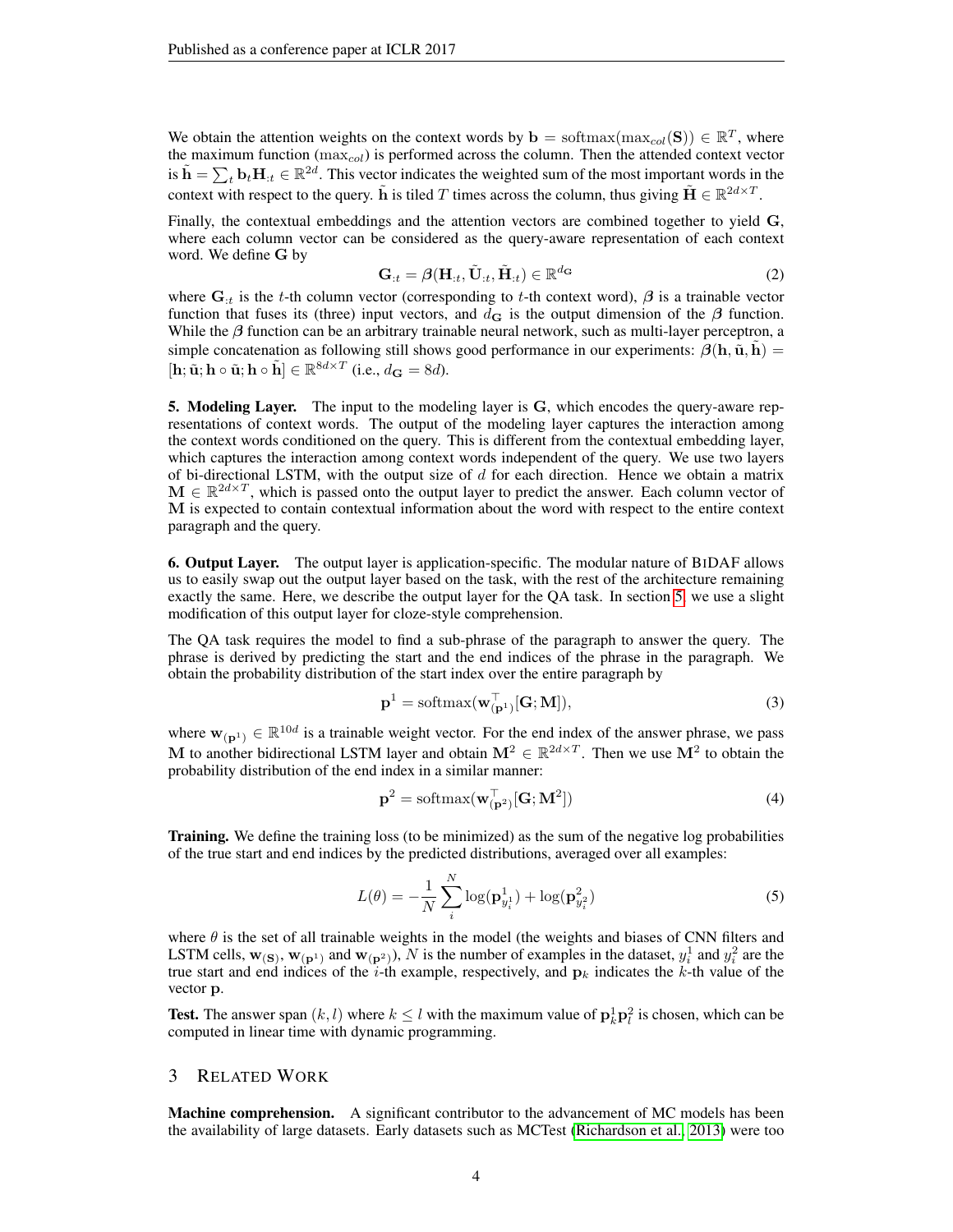small to train end-to-end neural models. Massive cloze test datasets (CNN/DailyMail by [Hermann](#page-9-11) [et al.](#page-9-11) [\(2015\)](#page-9-11) and Childrens Book Test by [Hill et al.](#page-9-7) [\(2016\)](#page-9-7)), enabled the application of deep neural architectures to this task. More recently, [Rajpurkar et al.](#page-9-2) [\(2016\)](#page-9-2) released the Stanford Question Answering (SQuAD) dataset with over 100,000 questions. We evaluate the performance of our comprehension system on both SQuAD and CNN/DailyMail datasets.

Previous works in end-to-end machine comprehension use attention mechanisms in three distinct ways. The first group (largely inspired by [Bahdanau et al.](#page-9-1) [\(2015\)](#page-9-1)) uses a dynamic attention mechanism, in which the attention weights are updated dynamically given the query and the context as well as the previous attention. [Hermann et al.](#page-9-11) [\(2015\)](#page-9-11) argue that the dynamic attention model performs better than using a single fixed query vector to attend on context words on CNN & DailyMail datasets. [Chen et al.](#page-9-12) [\(2016\)](#page-9-12) show that simply using bilinear term for computing the attention weights in the same model drastically improves the accuracy. [Wang & Jiang](#page-10-2) [\(2016\)](#page-10-2) reverse the direction of the attention (attending on query words as the context RNN progresses) for SQuAD. In contrast to these models, BIDAF uses a memory-less attention mechanism.

The second group computes the attention weights once, which are then fed into an output layer for final prediction (e.g., [Kadlec et al.](#page-9-13) [\(2016\)](#page-9-13)). Attention-over-attention model [\(Cui et al., 2016\)](#page-9-14) uses a 2D similarity matrix between the query and context words (similar to Equation [1\)](#page-2-0) to compute the weighted average of query-to-context attention. In contrast to these models, BIDAF does not summarize the two modalities in the attention layer and instead lets the attention vectors flow into the modeling (RNN) layer.

The third group (considered as variants of Memory Network [\(Weston et al., 2015\)](#page-10-0)) repeats computing an attention vector between the query and the context through multiple layers, typically referred to as *multi-hop* [\(Sordoni et al., 2016;](#page-9-8) [Dhingra et al., 2016\)](#page-9-15). [Shen et al.](#page-9-9) [\(2016\)](#page-9-9) combine Memory Networks with Reinforcement Learning in order to dynamically control the number of hops. One can also extend our BIDAF model to incorporate multiple hops.

Visual question answering. The task of question answering has also gained a lot of interest in the computer vision community. Early works on visual question answering (VQA) involved encoding the question using an RNN, encoding the image using a CNN and combining them to answer the question [\(Antol et al., 2015;](#page-9-0) [Malinowski et al., 2015\)](#page-9-16). Attention mechanisms have also been successfully employed for the VQA task and can be broadly clustered based on the granularity of their attention and the approach to construct the attention matrix. At the coarse level of granularity, the question attends to different patches in the image [\(Zhu et al., 2016;](#page-10-3) [Xiong et al., 2016a\)](#page-10-1). At a finer level, each question word attends to each image patch and the highest attention value for each spatial location [\(Xu & Saenko, 2016\)](#page-10-4) is adopted. A hybrid approach is to combine questions representations at multiple levels of granularity (unigrams, bigrams, trigrams) [\(Yang et al., 2015\)](#page-10-5). Several approaches to constructing the attention matrix have been used including element-wise product, element-wise sum, concatenation and Multimodal Compact Bilinear Pooling [\(Fukui et al., 2016\)](#page-9-17).

[Lu et al.](#page-9-18) [\(2016\)](#page-9-18) have recently shown that in addition to attending from the question to image patches, attending from the image back to the question words provides an improvement on the VQA task. This finding in the visual domain is consistent with our finding in the language domain, where our bi-directional attention between the query and context provides improved results. Their model, however, uses the attention weights directly in the output layer and does not take advantage of the attention flow to the modeling layer.

### <span id="page-4-0"></span>4 QUESTION ANSWERING EXPERIMENTS

In this section, we evaluate our model on the task of question answering using the recently released SQuAD [\(Rajpurkar et al., 2016\)](#page-9-2), which has gained a huge attention over a few months. In the next section, we evaluate our model on the task of cloze-style reading comprehension.

Dataset. SQuAD is a machine comprehension dataset on a large set of Wikipedia articles, with more than 100,000 questions. The answer to each question is always a span in the context. The model is given a credit if its answer matches one of the human written answers. Two metrics are used to evaluate models: Exact Match (EM) and a softer metric, F1 score, which measures the weighted average of the precision and recall rate at character level. The dataset consists of 90k/10k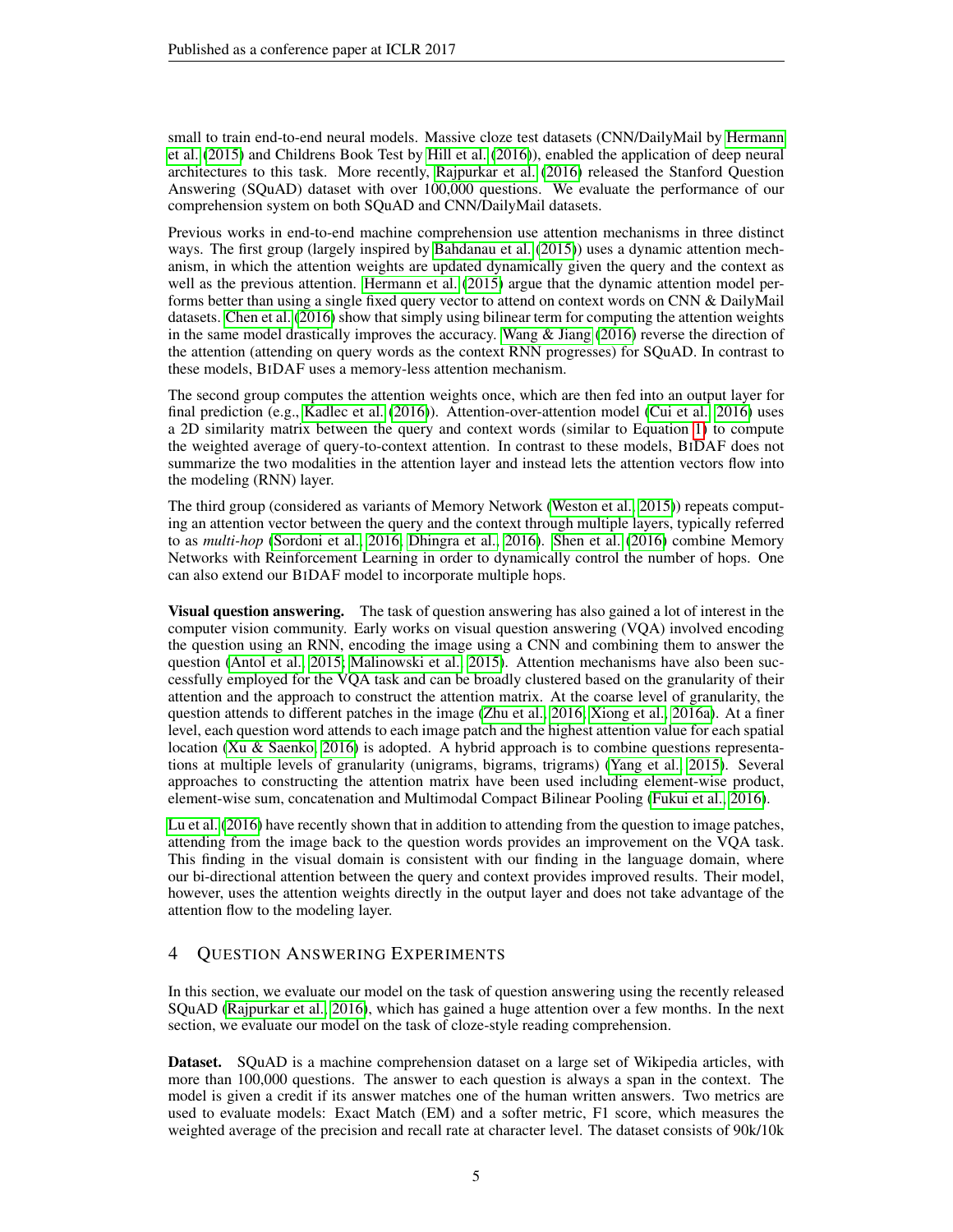<span id="page-5-0"></span>

|                                                        |      | Single Model |      | Ensemble                 |                                                                     |      |      |
|--------------------------------------------------------|------|--------------|------|--------------------------|---------------------------------------------------------------------|------|------|
|                                                        | EM   | F1           | EM   | F1                       |                                                                     | EM   | F1   |
| Logistic Regression Baseline <sup><math>a</math></sup> | 40.4 | 51.0         |      |                          | No char embedding                                                   | 65.0 | 75.4 |
| Dynamic Chunk Reader $^b$                              | 62.5 | 71.0         |      | -                        | No word embedding                                                   | 55.5 | 66.8 |
| Fine-Grained Gating <sup><math>c</math></sup>          | 62.5 | 73.3         |      | $\overline{\phantom{a}}$ | No C <sub>2</sub> O attention                                       | 57.2 | 67.7 |
| Match-LST $M^d$                                        | 64.7 | 73.7         | 67.9 | 77.0                     | No O <sub>2</sub> C attention                                       | 63.6 | 73.7 |
| Multi-Perspective Matching <sup>e</sup>                | 65.5 | 75.1         | 68.2 | 77.2                     | Dynamic attention                                                   | 63.5 | 73.6 |
| Dynamic Coattention Networks <sup><math>f</math></sup> | 66.2 | 75.9         | 71.6 | 80.4                     | BIDAF (single)                                                      | 67.7 | 77.3 |
| $R-Netg$                                               | 68.4 | 77.5         | 72.1 | 79.7                     | BIDAF (ensemble)                                                    | 72.6 | 80.7 |
| BIDAF (Ours)                                           | 68.0 | 77.3         | 73.3 | 81.1                     | $(h)$ Ablations on the $\Omega$ $\Omega$ $\Lambda$ $\Omega$ day set |      |      |

(a) Results on the SQuAD test set

(b) Ablations on the SQuAD dev set

Table 1: [\(1a\)](#page-5-0) The performance of our model BIDAF and competing approaches by [Rajpurkar et al.](#page-9-2)  $(2016)^a$  $(2016)^a$ , [Yu et al.](#page-10-6)  $(2016)^b$ , [Yang et al.](#page-10-7)  $(2016)^c$ , [Wang & Jiang](#page-10-2)  $(2016)^d$ , IBM Watson<sup>e</sup> (unpublished), [Xiong et al.](#page-10-8)  $(2016b)^f$  $(2016b)^f$ , and Microsoft Research Asia<sup>g</sup> (unpublished) on the SQuAD test set. A concurrent work by [Lee et al.](#page-9-19) [\(2016\)](#page-9-19) does not report the test scores. All results shown here reflect the SQuAD leaderboard (<stanford-qa.com>) as of 6 Dec 2016, 12pm PST. [\(1b\)](#page-5-0) The performance of our model and its ablations on the SQuAD dev set. Ablation results are presented only for single runs.

train/dev question-context tuples with a large hidden test set. It is one of the largest available MC datasets with human-written questions and serves as a great test bed for our model.

<span id="page-5-1"></span>Model Details. The model architecture used for this task is depicted in Figure [1.](#page-1-0) Each paragraph and question are tokenized by a regular-expression-based word tokenizer (PTB Tokenizer) and fed into the model. We use 100 1D filters for CNN char embedding, each with a width of 5. The hidden state size  $(d)$  of the model is 100. The model has about 2.6 million parameters. We use the AdaDelta [\(Zeiler, 2012\)](#page-10-9) optimizer, with a minibatch size of 60 and an initial learning rate of 0.5, for 12 epochs. A dropout [\(Srivastava et al., 2014\)](#page-9-20) rate of 0.2 is used for the CNN, all LSTM layers, and the linear transformation before the softmax for the answers. During training, the moving averages of all weights of the model are maintained with the exponential decay rate of 0.999. At test time, the moving averages instead of the raw weights are used. The training process takes roughly 20 hours on a single Titan X GPU. We also train an ensemble model consisting of 12 training runs with the identical architecture and hyper-parameters. At test time, we choose the answer with the highest sum of confidence scores amongst the 12 runs for each question.

Results. The results of our model and competing approaches on the hidden test are summarized in Table [1a.](#page-5-0) BIDAF (ensemble) achieves an EM score of 73.3 and an F1 score of 81.1, outperforming all previous approaches.

Ablations. Table [1b](#page-5-0) shows the performance of our model and its ablations on the SQuAD dev set. Both char-level and word-level embeddings contribute towards the model's performance. We conjecture that word-level embedding is better at representing the semantics of each word as a whole, while char-level embedding can better handle out-of-vocab (OOV) or rare words. To evaluate bidirectional attention, we remove C2Q and Q2C attentions. For ablating C2Q attention, we replace the attended question vector  $\bar{U}$  with the average of the output vectors of the question's contextual embedding layer (LSTM). C2Q attention proves to be critical with a drop of more than 10 points on both metrics. For ablating Q2C attention, the output of the attention layer, G, does not include terms that have the attended O2C vectors,  $\hat{H}$ . To evaluate the attention flow, we study a dynamic attention model, where the attention is dynamically computed within the modeling layer's LSTM, following previous work [\(Bahdanau et al., 2015;](#page-9-1) [Wang & Jiang, 2016\)](#page-10-2). This is in contrast with our approach, where the attention is pre-computed before flowing to the modeling layer. Despite being a simpler attention mechanism, our proposed static attention outperforms the dynamically computed attention by more than 3 points. We conjecture that separating out the attention layer results in a richer set of features computed in the first 4 layers which are then incorporated by the modeling layer. We also show the performance of BIDAF with several different definitions of  $\alpha$  and  $\beta$  functions (Equation [1](#page-2-0)) and [2\)](#page-3-0) in Appendix [B.](#page-12-0)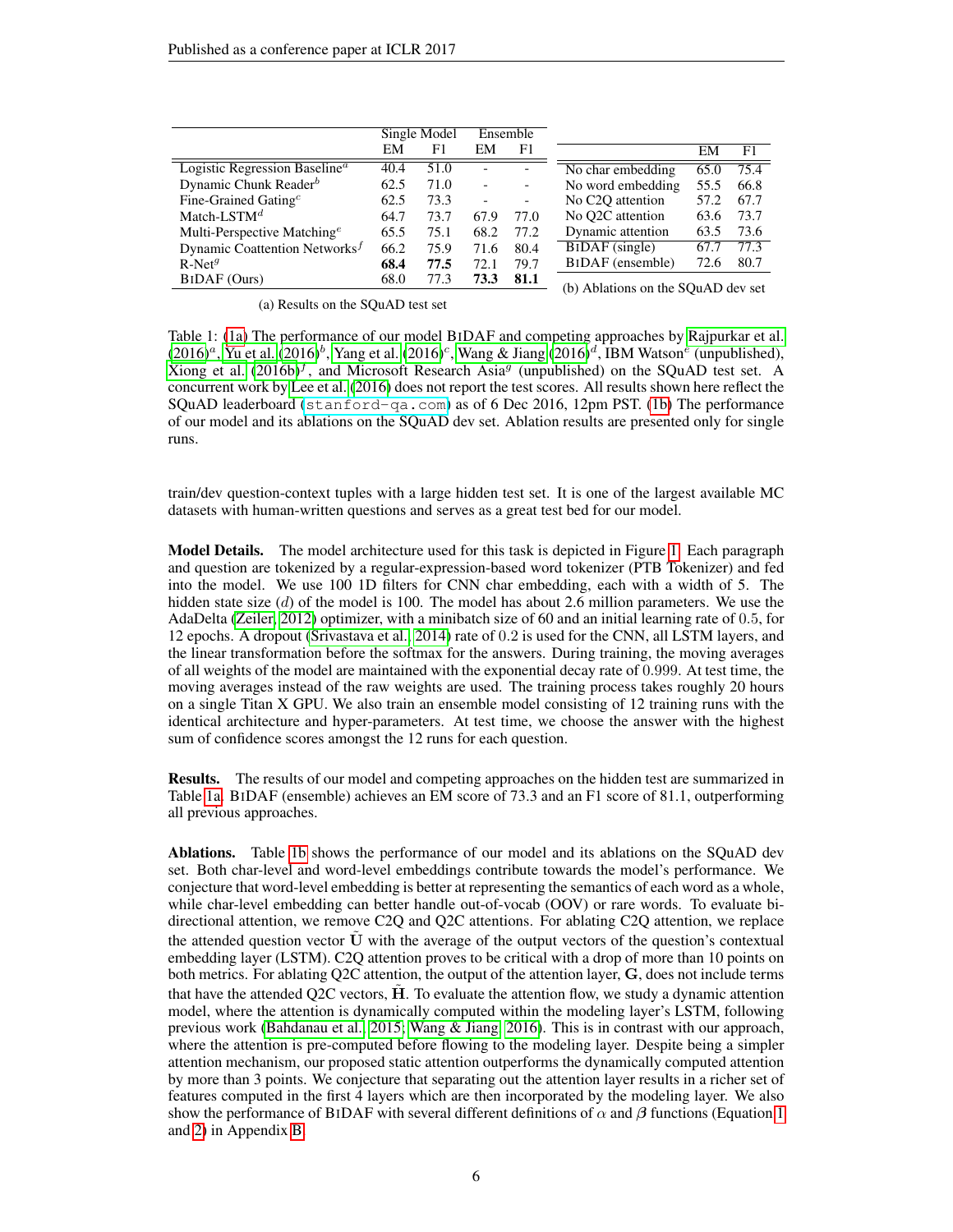<span id="page-6-0"></span>

| Laver      | <b>Ouery</b>    | Closest words in the Context using cosine similarity                                         |
|------------|-----------------|----------------------------------------------------------------------------------------------|
| Word       | When            | when, When, After, after, He, he, But, but, before, Before                                   |
| Contextual | When            | When, when, 1945, 1991, 1971, 1967, 1990, 1972, 1965, 1953                                   |
| Word       | Where           | Where, where, It, IT, it, they, They, that, That, city                                       |
| Contextual | Where           | where, Where, Rotterdam, area, Nearby, location, outside, Area, across, locations            |
| Word       | Who.            | Who, who, He, he, had, have, she, She, They, they                                            |
| Contextual | Who             | who, whose, whom, Guiscard, person, John, Thomas, families, Elway, Louis                     |
| Word       | city            | City, city, town, Town, Capital, capital, district, cities, province, Downtown               |
| Contextual | city            | city, City, Angeles, Paris, Prague, Chicago, Port, Pittsburgh, London, Manhattan             |
| Word       | January         | July, December, June, October, January, September, February, April, November, March          |
| Contextual | January         | January, March, December, August, December, July, July, July, March, December                |
| Word       | <b>Seahawks</b> | Seahawks, Broncos, 49ers, Ravens, Chargers, Steelers, quarterback, Vikings, Colts, NFL       |
| Contextual | <b>Seahawks</b> | Seahawks, Broncos, Panthers, Vikings, Packers, Ravens, Patriots, Falcons, Steelers, Chargers |
| Word       | date            | date, dates, until, Until, June, July, Year, year, December, deadline                        |
| Contextual | date            | date, dates, December, July, January, October, June, November, March, February               |

Table 2: Closest context words to a given query word, using a cosine similarity metric computed in the Word Embedding feature space and the Phrase Embedding feature space.

<span id="page-6-1"></span>

Figure 2: (a) t-SNE visualizations of the *months* names embedded in the two feature spaces. The contextual embedding layer is able to distinguish the two usages of the word *May* using context from the surrounding text. (b) Venn diagram of the questions answered correctly by our model and the *more traditional* baseline [\(Rajpurkar](#page-9-2) [et al., 2016\)](#page-9-2). (c) Correctly answered questions broken down by the 10 most frequent first words in the question.

Visualizations. We now provide a qualitative analysis of our model on the SQuAD dev set. First, we visualize the feature spaces after the word and contextual embedding layers. These two layers are responsible for aligning the embeddings between the query and context words which are the inputs to the subsequent attention layer. To visualize the embeddings, we choose a few frequent query words in the dev data and look at the context words that have the highest cosine similarity to the query words (Table [2\)](#page-6-0). At the word embedding layer, query words such as *When*, *Where* and *Who* are not well aligned to possible answers in the context, but this dramatically changes in the contextual embedding layer which has access to context from surrounding words and is just 1 layer below the attention layer. *When* begins to match years, *Where* matches locations, and *Who* matches names.

We also visualize these two feature spaces using t-SNE in Figure [2.](#page-6-1) t-SNE is performed on a large fraction of dev data but we only plot data points corresponding to the months of the year. An interesting pattern emerges in the Word space, where *May* is separated from the rest of the months because *May* has multiple meanings in the English language. The contextual embedding layer uses contextual cues from surrounding words and is able to separate the usages of the word *May*. Finally we visualize the attention matrices for some question-context tuples in the dev data in Figure [3.](#page-7-1) In the first example, *Where* matches locations and in the second example, *many* matches quantities and numerical symbols. Also, entities in the question typically attend to the same entities in the context, thus providing a feature for the model to localize possible answers.

Discussions. We analyse the performance of our our model with a traditional language-featurebased baseline [\(Rajpurkar et al., 2016\)](#page-9-2). Figure [2b](#page-6-1) shows a Venn diagram of the dev set questions correctly answered by the models. Our model is able to answer more than 86% of the questions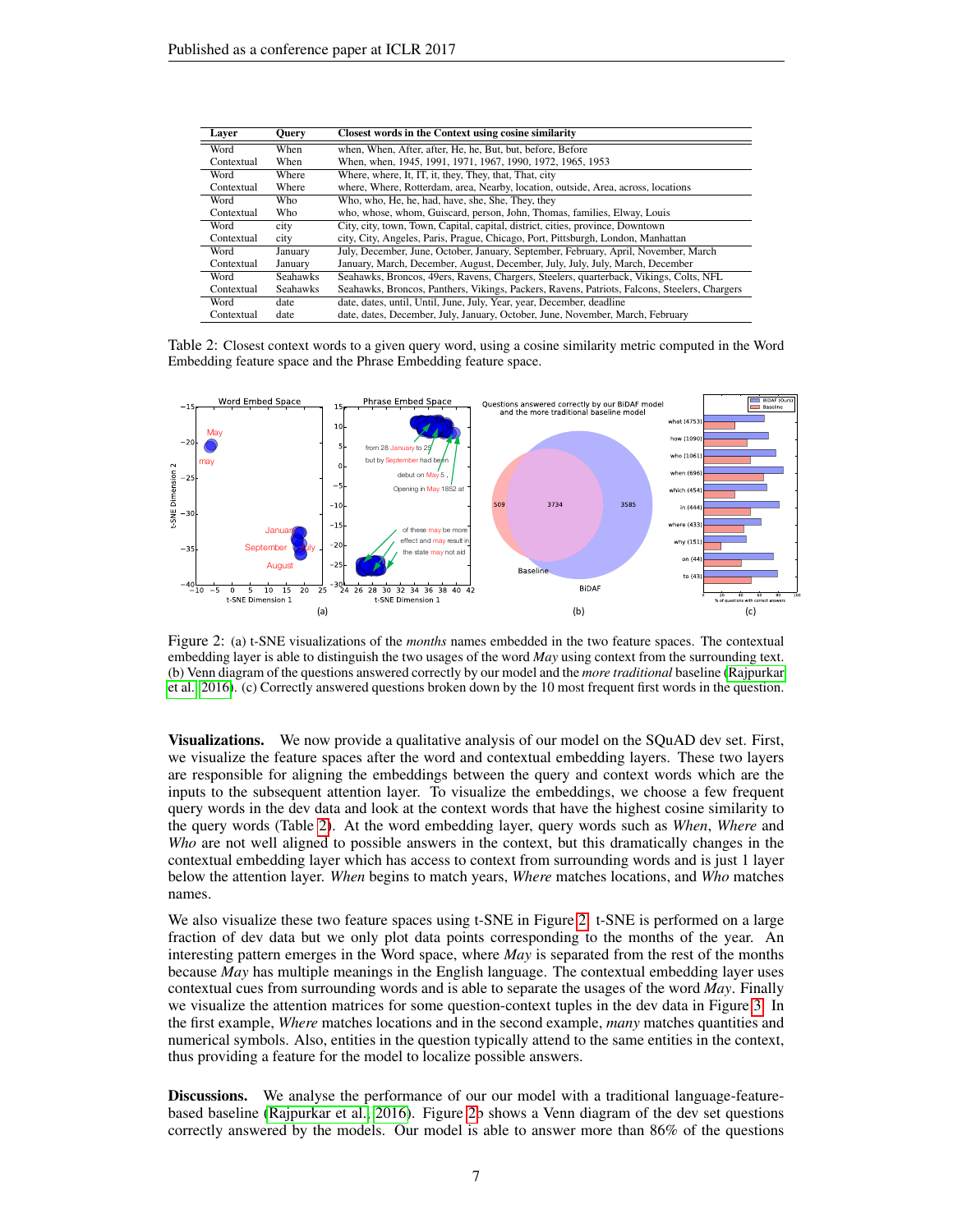<span id="page-7-1"></span>

Figure 3: Attention matrices for question-context tuples. The left palette shows the context paragraph (correct answer in red and underlined), the middle palette shows the attention matrix (each row is a question word, each column is a context word), and the right palette shows the top attention points for each question word, above a threshold.

correctly answered by the baseline. The 14% that are incorrectly answered does not have a clear pattern. This suggests that neural architectures are able to exploit much of the information captured by the language features. We also break this comparison down by the first words in the questions (Figure [2c](#page-6-1)). Our model outperforms the traditional baseline comfortably in every category.

Error Analysis. We randomly select 50 incorrect questions (based on EM) and categorize them into 6 classes. 50% of errors are due to the imprecise boundaries of the answers, 28% involve syntactic complications and ambiguities, 14% are paraphrase problems, 4% require external knowledge, 2% need multiple sentences to answer, and 2% are due to mistakes during tokenization. See Appendix [A](#page-11-0) for the examples of the error modes.

# 5 CLOZE TEST EXPERIMENTS

We also evaluate our model on the task of cloze-style reading comprehension using the CNN and Daily Mail datasets [\(Hermann et al., 2015\)](#page-9-11).

Dataset. In a cloze test, the reader is asked to fill in words that have been removed from a passage, for measuring one's ability to comprehend text. [Hermann et al.](#page-9-11) [\(2015\)](#page-9-11) have recently compiled a massive Cloze-style comprehension dataset, consisting of 300k/4k/3k and 879k/65k/53k (train/dev/test) examples from CNN and DailyMail news articles, respectively. Each example has a news article and an incomplete sentence extracted from the human-written summary of the article. To distinguish this task from language modeling and force one to refer to the article to predict the correct missing word, the missing word is always a named entity, anonymized with a random ID. Also, the IDs must be shuffled constantly during test, which is also critical for full anonymization.

<span id="page-7-0"></span>Model Details. The model architecture used for this task is very similar to that for SQuAD (Section [4\)](#page-4-0) with only a few small changes to adapt it to the cloze test. Since each answer in the CNN/DailyMail datasets is always a single word (entity), we only need to predict the start index  $(p<sup>1</sup>)$ ; the prediction for the end index  $(p<sup>2</sup>)$  is omitted from the loss function. Also, we mask out all non-entity words in the final classification layer so that they are forced to be excluded from possible answers. Another important difference from SQuAD is that the answer entity might appear more than once in the context paragraph. To address this, we follow a similar strategy from [Kadlec et al.](#page-9-13) [\(2016\)](#page-9-13). During training, after we obtain  $p<sup>1</sup>$ , we sum all probability values of the entity instances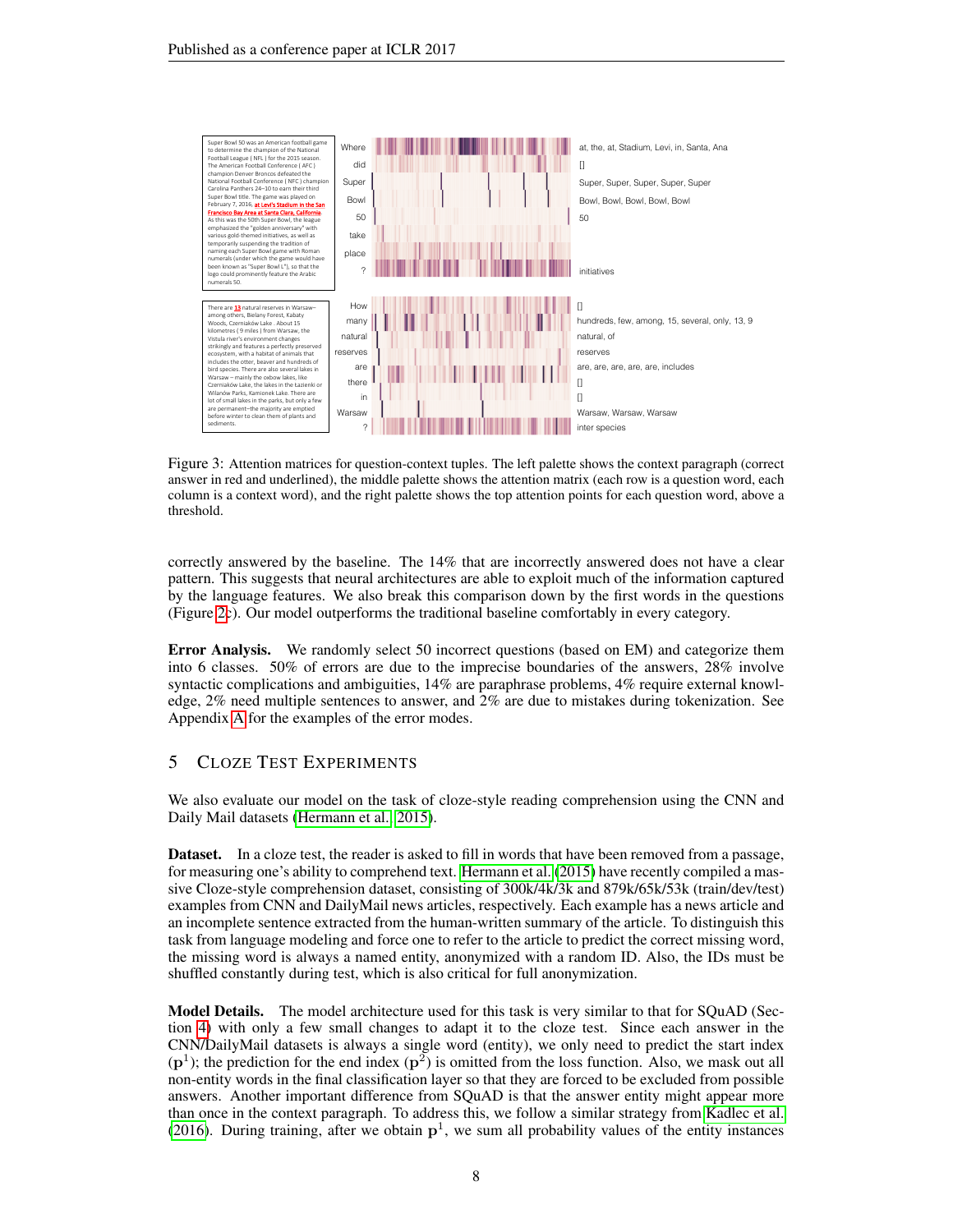in the context that correspond to the correct answer. Then the loss function is computed from the summed probability. We use a minibatch size of 48 and train for 8 epochs, with early stop when the accuracy on validation data starts to drop. Inspired by the window-based method [\(Hill et al.,](#page-9-7) [2016\)](#page-9-7), we split each article into short sentences where each sentence is a 19-word window around each entity (hence the same word might appear in multiple sentences). The RNNs in BIDAF are not feed-forwarded or back-propagated across sentences, which speed up the training process by parallelization. The entire training process takes roughly 60 hours on eight Titan X GPUs. The other hyper-parameters are identical to the model described in Section [4.](#page-5-1)

<span id="page-8-0"></span>Results. The results of our single-run models and competing approaches on the CNN/DailyMail datasets are summarized in Table [3.](#page-8-0) \* indicates ensemble methods. BIDAF outperforms previous single-run models on both datasets for both val and test data. On the DailyMail test, our single-run model even outperforms the best ensemble method.

|                                                         | <b>CNN</b> |      | DailyMail |      |
|---------------------------------------------------------|------------|------|-----------|------|
|                                                         | val        | test | val       | test |
| Attentive Reader (Hermann et al., 2015)                 | 61.6       | 63.0 | 70.5      | 69.0 |
| Mem $NN$ (Hill et al., 2016)                            | 63.4       | 6.8  |           |      |
| AS Reader (Kadlec et al., 2016)                         | 68.6       | 69.5 | 75.0      | 73.9 |
| DER Network (Kobayashi et al., 2016)                    | 71.3       | 72.9 |           |      |
| Iterative Attention (Sordoni et al., 2016)              | 72.6       | 73.3 |           |      |
| EpiReader (Trischler et al., 2016)                      | 73.4       | 74.0 |           |      |
| Stanford AR (Chen et al., 2016)                         | 73.8       | 73.6 | 77.6      | 76.6 |
| GAReader (Dhingra et al., 2016)                         | 73.0       | 73.8 | 76.7      | 75.7 |
| AoA Reader (Cui et al., 2016)                           | 73.1       | 74.4 |           |      |
| ReasoNet (Shen et al., 2016)                            | 72.9       | 74.7 | 77.6      | 76.6 |
| <b>BIDAF</b> (Ours)                                     | 76.3       | 76.9 | 80.3      | 79.6 |
| Mem $NN^*$ (Hill et al., 2016)                          | 66.2       | 69.4 |           |      |
| ASReader* (Kadlec et al., 2016)                         | 73.9       | 75.4 | 78.7      | 77.7 |
| Iterative Attention <sup>*</sup> (Sordoni et al., 2016) | 74.5       | 75.7 |           |      |
| GA Reader <sup>*</sup> (Dhingra et al., 2016)           | 76.4       | 77.4 | 79.1      | 78.1 |
| Stanford $AR^*$ (Chen et al., 2016)                     | 77.2       | 77.6 | 80.2      | 79.2 |

Table 3: Results on CNN/DailyMail datasets. We also include the results of previous ensemble methods (marked with <sup>∗</sup> ) for completeness.

### 6 CONCLUSION

In this paper, we introduce BIDAF, a multi-stage hierarchical process that represents the context at different levels of granularity and uses a bi-directional attention flow mechanism to achieve a queryaware context representation without early summarization. The experimental evaluations show that our model achieves the state-of-the-art results in Stanford Question Answering Dataset (SQuAD) and CNN/DailyMail cloze test. The ablation analyses demonstrate the importance of each component in our model. The visualizations and discussions show that our model is learning a suitable representation for MC and is capable of answering complex questions by attending to correct locations in the given paragraph. Future work involves extending our approach to incorporate multiple hops of the attention layer.

#### **ACKNOWLEDGMENTS**

This research was supported by the NSF (IIS 1616112), NSF (III 1703166), Allen Institute for AI (66-9175), Allen Distinguished Investigator Award, Google Research Faculty Award, and Samsung GRO Award. We thank the anonymous reviewers for their helpful comments.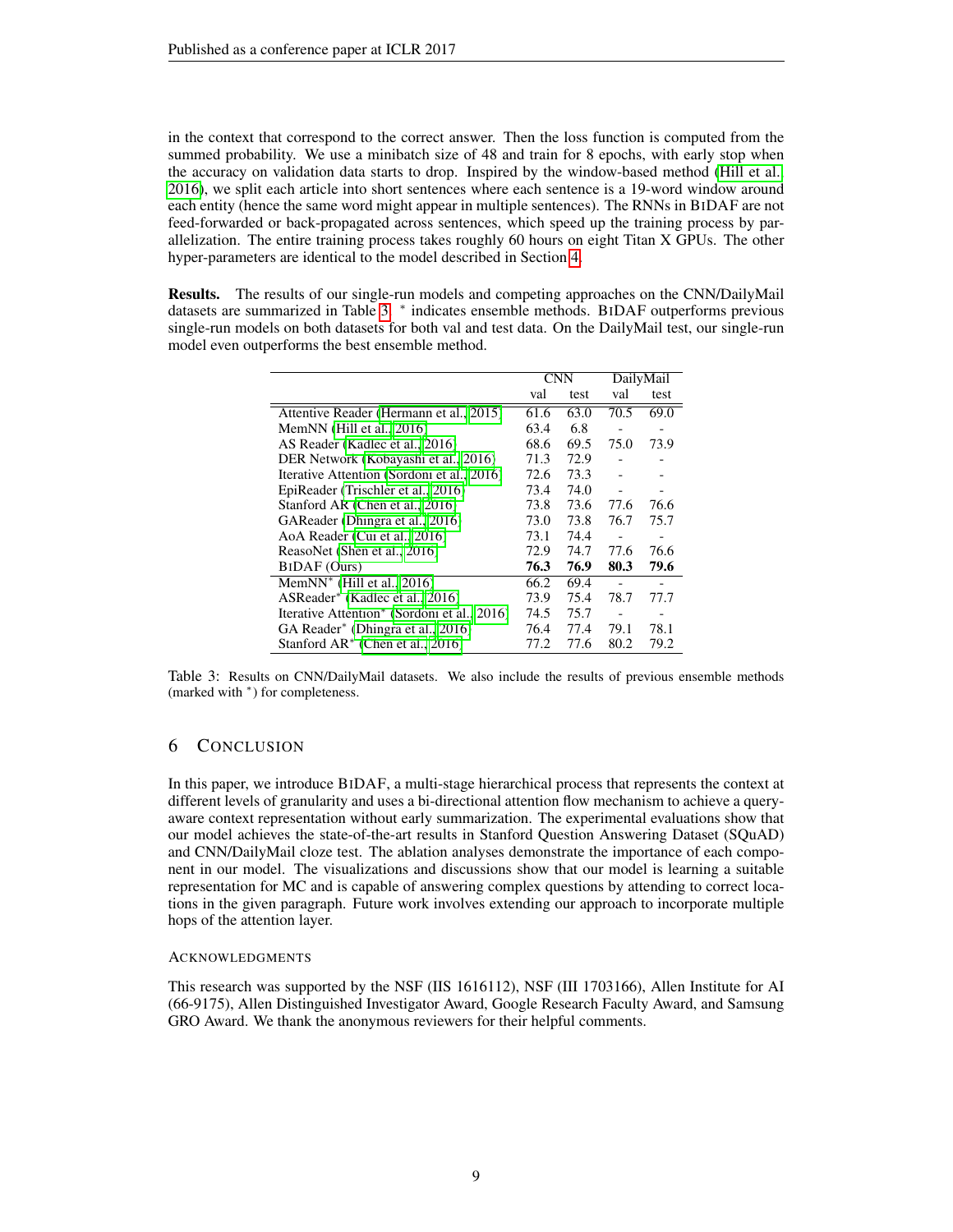### **REFERENCES**

- <span id="page-9-0"></span>Stanislaw Antol, Aishwarya Agrawal, Jiasen Lu, Margaret Mitchell, Dhruv Batra, C Lawrence Zitnick, and Devi Parikh. Vqa: Visual question answering. In *ICCV*, 2015.
- <span id="page-9-1"></span>Dzmitry Bahdanau, Kyunghyun Cho, and Yoshua Bengio. Neural machine translation by jointly learning to align and translate. *ICLR*, 2015.
- <span id="page-9-12"></span>Danqi Chen, Jason Bolton, and Christopher D. Manning. A thorough examination of the cnn/daily mail reading comprehension task. In *ACL*, 2016.
- <span id="page-9-14"></span>Yiming Cui, Zhipeng Chen, Si Wei, Shijin Wang, Ting Liu, and Guoping Hu. Attention-overattention neural networks for reading comprehension. *arXiv preprint arXiv:1607.04423*, 2016.
- <span id="page-9-15"></span>Bhuwan Dhingra, Hanxiao Liu, William W Cohen, and Ruslan Salakhutdinov. Gated-attention readers for text comprehension. *arXiv preprint arXiv:1606.01549*, 2016.
- <span id="page-9-17"></span>Akira Fukui, Dong Huk Park, Daylen Yang, Anna Rohrbach, Trevor Darrell, and Marcus Rohrbach. Multimodal compact bilinear pooling for visual question answering and visual grounding. In *EMNLP*, 2016.
- <span id="page-9-11"></span>Karl Moritz Hermann, Tomás Kociský, Edward Grefenstette, Lasse Espeholt, Will Kay, Mustafa Suleyman, and Phil Blunsom. Teaching machines to read and comprehend. In *NIPS*, 2015.
- <span id="page-9-7"></span>Felix Hill, Antoine Bordes, Sumit Chopra, and Jason Weston. The goldilocks principle: Reading children's books with explicit memory representations. In *ICLR*, 2016.
- <span id="page-9-6"></span>Sepp Hochreiter and Jurgen Schmidhuber. Long short-term memory. *Neural Computation*, 1997.
- <span id="page-9-13"></span>Rudolf Kadlec, Martin Schmid, Ondrej Bajgar, and Jan Kleindienst. Text understanding with the attention sum reader network. In *ACL*, 2016.
- <span id="page-9-3"></span>Yoon Kim. Convolutional neural networks for sentence classification. In *EMNLP*, 2014.
- <span id="page-9-21"></span>Sosuke Kobayashi, Ran Tian, Naoaki Okazaki, and Kentaro Inui. Dynamic entity representation with max-pooling improves machine reading. In *NAACL-HLT*, 2016.
- <span id="page-9-19"></span>Kenton Lee, Tom Kwiatkowski, Ankur Parikh, and Dipanjan Das. Learning recurrent span representations for extractive question answering. *arXiv preprint arXiv:1611.01436*, 2016.
- <span id="page-9-18"></span>Jiasen Lu, Jianwei Yang, Dhruv Batra, and Devi Parikh. Hierarchical question-image co-attention for visual question answering. In *NIPS*, 2016.
- <span id="page-9-16"></span>Mateusz Malinowski, Marcus Rohrbach, and Mario Fritz. Ask your neurons: A neural-based approach to answering questions about images. In *ICCV*, 2015.
- <span id="page-9-4"></span>Jeffrey Pennington, Richard Socher, and Christopher D Manning. Glove: Global vectors for word representation. In *EMNLP*, 2014.
- <span id="page-9-2"></span>Pranav Rajpurkar, Jian Zhang, Konstantin Lopyrev, and Percy Liang. Squad: 100,000+ questions for machine comprehension of text. In *EMNLP*, 2016.
- <span id="page-9-10"></span>Matthew Richardson, Christopher JC Burges, and Erin Renshaw. Mctest: A challenge dataset for the open-domain machine comprehension of text. In *EMNLP*, 2013.
- <span id="page-9-9"></span>Yelong Shen, Po-Sen Huang, Jianfeng Gao, and Weizhu Chen. Reasonet: Learning to stop reading in machine comprehension. *arXiv preprint arXiv:1609.05284*, 2016.
- <span id="page-9-8"></span>Alessandro Sordoni, Phillip Bachman, and Yoshua Bengio. Iterative alternating neural attention for machine reading. *arXiv preprint arXiv:1606.02245*, 2016.
- <span id="page-9-20"></span>Nitish Srivastava, Geoffrey E. Hinton, Alex Krizhevsky, Ilya Sutskever, and Ruslan Salakhutdinov. Dropout: a simple way to prevent neural networks from overfitting. *JMLR*, 2014.
- <span id="page-9-5"></span>Rupesh Kumar Srivastava, Klaus Greff, and Jürgen Schmidhuber. Highway networks. *arXiv preprint arXiv:1505.00387*, 2015.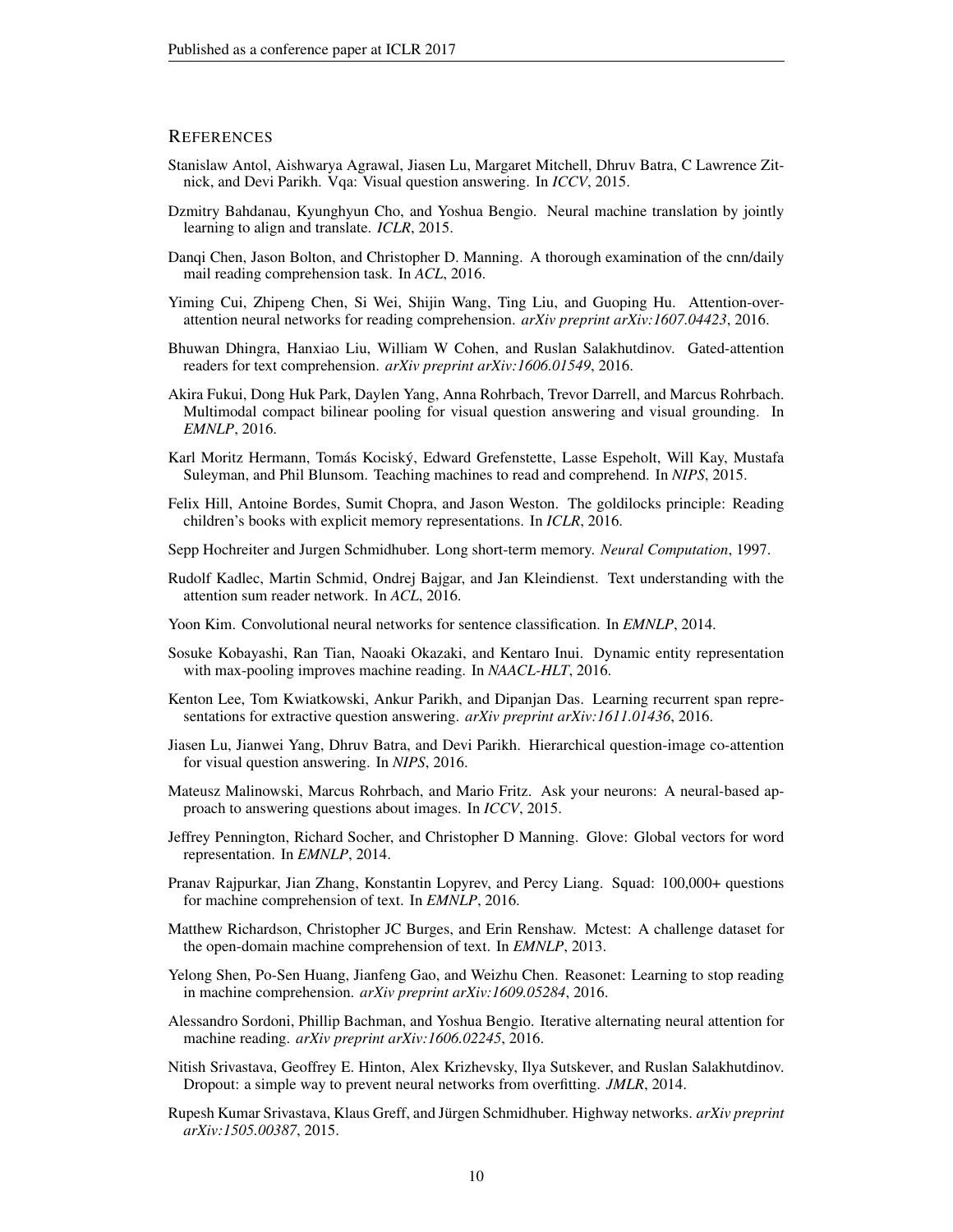- <span id="page-10-10"></span>Adam Trischler, Zheng Ye, Xingdi Yuan, and Kaheer Suleman. Natural language comprehension with the epireader. In *EMNLP*, 2016.
- <span id="page-10-2"></span>Shuohang Wang and Jing Jiang. Machine comprehension using match-lstm and answer pointer. *arXiv preprint arXiv:1608.07905*, 2016.
- <span id="page-10-0"></span>Jason Weston, Sumit Chopra, and Antoine Bordes. Memory networks. In *ICLR*, 2015.
- <span id="page-10-1"></span>Caiming Xiong, Stephen Merity, and Richard Socher. Dynamic memory networks for visual and textual question answering. In *ICML*, 2016a.
- <span id="page-10-8"></span>Caiming Xiong, Victor Zhong, and Richard Socher. Dynamic coattention networks for question answering. *arXiv preprint arXiv:1611.01604*, 2016b.
- <span id="page-10-4"></span>Huijuan Xu and Kate Saenko. Ask, attend and answer: Exploring question-guided spatial attention for visual question answering. In *ECCV*, 2016.
- <span id="page-10-7"></span>Zhilin Yang, Bhuwan Dhingra, Ye Yuan, Junjie Hu, William W Cohen, and Ruslan Salakhutdinov. Words or characters? fine-grained gating for reading comprehension. *arXiv preprint arXiv:1611.01724*, 2016.
- <span id="page-10-5"></span>Zichao Yang, Xiaodong He, Jianfeng Gao, Li Deng, and Alex Smola. Stacked attention networks for image question answering. *arXiv preprint arXiv:1511.02274*, 2015.
- <span id="page-10-6"></span>Yang Yu, Wei Zhang, Kazi Hasan, Mo Yu, Bing Xiang, and Bowen Zhou. End-to-end reading comprehension with dynamic answer chunk ranking. *arXiv preprint arXiv:1610.09996*, 2016.
- <span id="page-10-9"></span>Matthew D Zeiler. Adadelta: an adaptive learning rate method. *arXiv preprint arXiv:1212.5701*, 2012.
- <span id="page-10-3"></span>Yuke Zhu, Oliver Groth, Michael S. Bernstein, and Li Fei-Fei. Visual7w: Grounded question answering in images. In *CVPR*, 2016.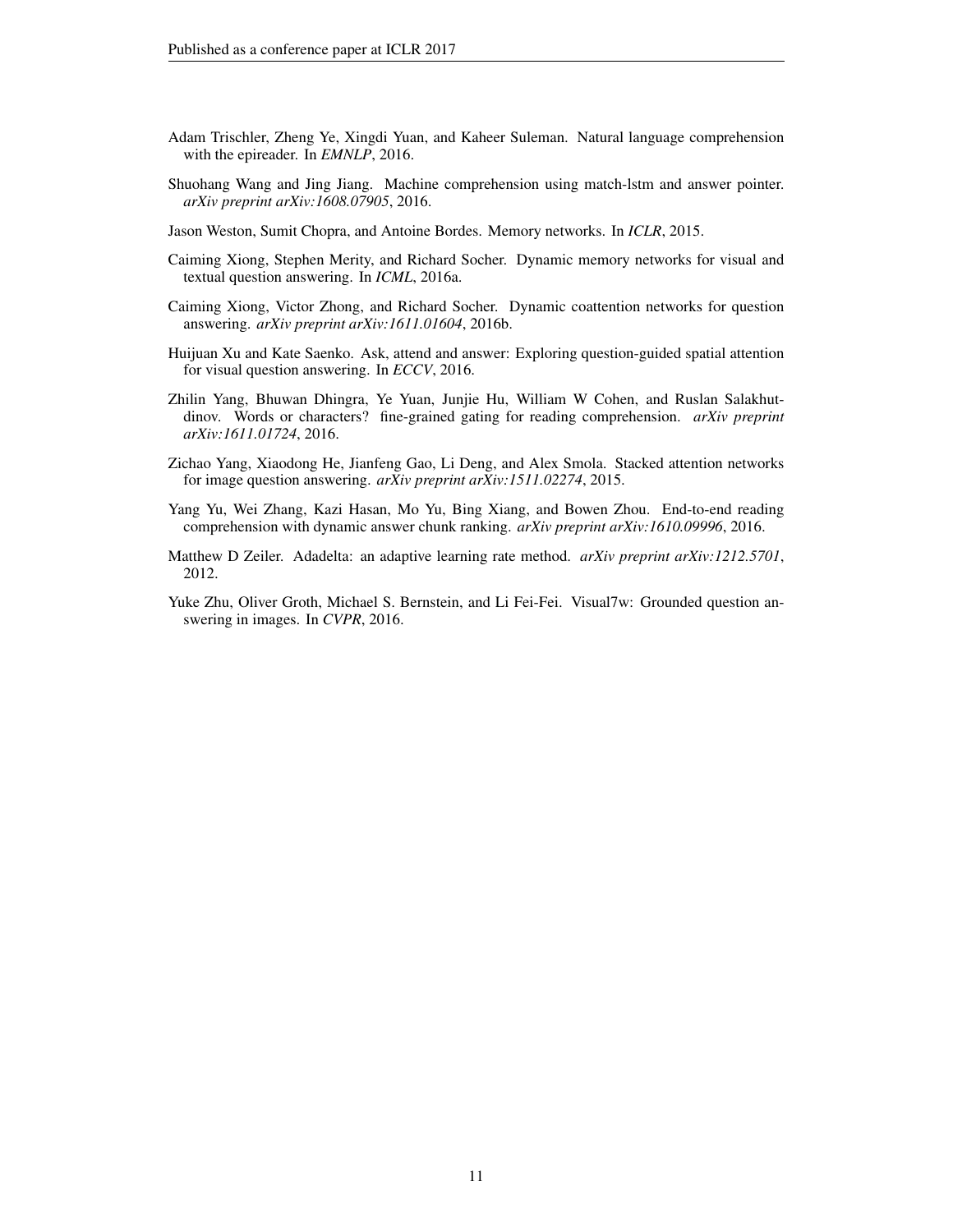# <span id="page-11-0"></span>A ERROR ANALYSIS

Table [4](#page-11-1) summarizes the modes of errors by BIDAF and shows examples for each category of error in SQuAD.

<span id="page-11-1"></span>

| Error type                                       | Ratio $(\%)$   | Example                                                                                                                                                                                                                                                                                                                                                                                                                                                                                                                                                                                                                                                                                                                                                                                                                                                                                                                                                         |
|--------------------------------------------------|----------------|-----------------------------------------------------------------------------------------------------------------------------------------------------------------------------------------------------------------------------------------------------------------------------------------------------------------------------------------------------------------------------------------------------------------------------------------------------------------------------------------------------------------------------------------------------------------------------------------------------------------------------------------------------------------------------------------------------------------------------------------------------------------------------------------------------------------------------------------------------------------------------------------------------------------------------------------------------------------|
| Imprecise<br>answer<br>boundaries                | 50             | <b>Context: "The Free Movement of Workers Regulation articles 1</b><br>to 7 set out the main provisions on equal treatment of workers."<br>Question: "Which articles of the Free Movement of Workers<br>Regulation set out the primary provisions on equal treatment of<br>workers?"<br>Prediction: "1 to 7", Answer: "articles 1 to 7"                                                                                                                                                                                                                                                                                                                                                                                                                                                                                                                                                                                                                         |
| Syntactic<br>complications<br>and<br>ambiguities | 28             | Context: "A piece of paper was later found on which Luther<br>had written his last statement."<br>Question: "What was later discovered written by Luther?"<br>Prediction: "A piece of paper", Answer: "his last statement"                                                                                                                                                                                                                                                                                                                                                                                                                                                                                                                                                                                                                                                                                                                                      |
| Paraphrase<br>problems                           | 14             | Context: "Generally, education in Australia follows the three-<br>tier model which includes primary education (primary schools),<br>followed by secondary education (secondary schools/high<br>schools) and tertiary education (universities and/or TAFE<br>colleges)."<br>Question: "What is the first model of education, in the Aus-<br>tralian system?"<br>Prediction: "three-tier", Answer: "primary education"                                                                                                                                                                                                                                                                                                                                                                                                                                                                                                                                            |
| External<br>knowledge                            | $\overline{4}$ | Context: "On June 4, 2014, the NFL announced that the<br>practice of branding Super Bowl games with Roman numerals,<br>a practice established at Super Bowl V, would be temporarily<br>suspended, and that the game would be named using Arabic<br>numerals as Super Bowl 50 as opposed to Super Bowl L."<br>Question: "If Roman numerals were used in the naming of the<br>50th Super Bowl, which one would have been used?'<br>Prediction: "Super Bowl 50", Answer: "L"                                                                                                                                                                                                                                                                                                                                                                                                                                                                                       |
| Multi-<br>sentence                               | $\overline{c}$ | Context: "Over the next several years in addition to host to host<br>interactive connections the network was enhanced to support<br>terminal to host connections, host to host batch connections<br>(remote job submission, remote printing, batch file transfer),<br>interactive file transfer, gateways to the Tymnet and Telenet<br>public data networks, X.25 host attachments, gateways to X.25<br>data networks, Ethernet attached hosts, and eventually TCP/IP<br>and additional public universities in Michigan join the network.<br>All of this set the stage for Merit's role in the NSFNET project<br>starting in the mid-1980s."<br>Question: "What set the stage for Merits role in NSFNET"<br><b>Prediction:</b> "All of this set the stage for Merit 's role in the<br>NSFNET project starting in the mid-1980s", Answer: "Ethernet<br>attached hosts, and eventually TCP/IP and additional public<br>universities in Michigan join the network" |
| Incorrect<br>preprocessing                       | $\overline{c}$ | Context: "English chemist John Mayow (1641-1679) refined<br>this work by showing that fire requires only a part of air that<br>he called spiritus nitroaereus or just nitroaereus."<br><b>Question:</b> "John Mayow died in what year?"<br>Prediction: "1641-1679", Answer: "1679"                                                                                                                                                                                                                                                                                                                                                                                                                                                                                                                                                                                                                                                                              |

Table 4: Error analysis on SQuAD. We randomly selected EM-incorrect answers and classified them into 6 different categories. Only relevant sentence(s) from the context shown for brevity.